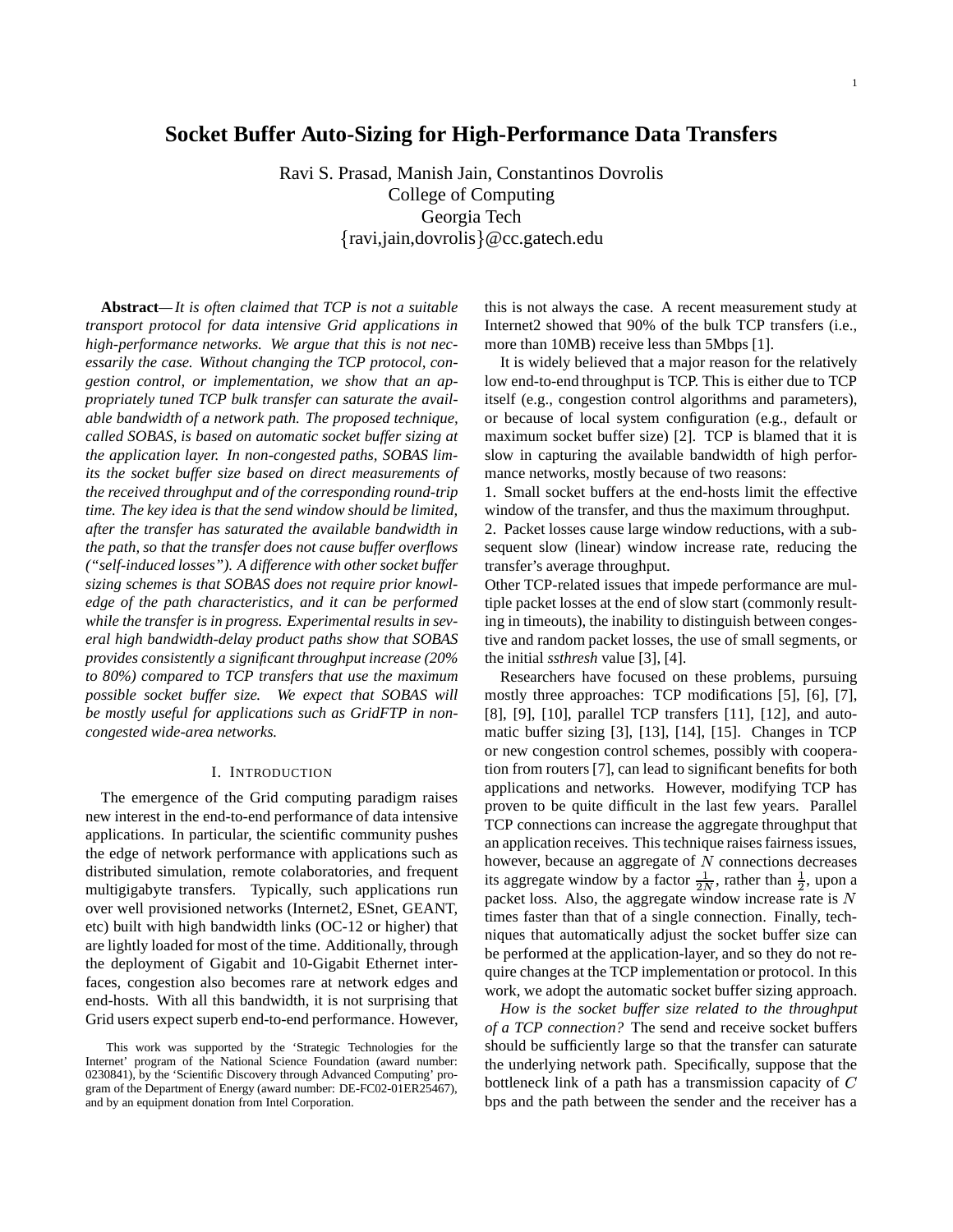Round-Trip Time (RTT) of  $T$  sec. When there is no competing traffic, the connection will be able to saturate the path if its send window is  $C \times T$ , i.e., the well known *Bandwidth Delay Product (BDP)* of the path. For the window to be this large, however, TCP's flow control requires that the smaller of the two socket buffers (send and receive) should be equally large. If the size  $S$  of the smaller socket buffer is less than  $C \times T$ , the connection will underutilize the path. If S is larger than  $C \times T$ , the connection will overload the path. In that case, depending on the amount of buffering in the bottleneck link, the transfer may cause buffer overflows, window reductions, and throughput drops.

The BDP and its relation to TCP throughput and socket buffer sizing, are well known in the networking literature [16]. As we explain in  $\S$ II, however, the socket buffer size should be equal to the BDP *only when the network path does not carry cross traffic*. The presence of cross traffic means that the "bandwidth" of a path will not be  $C$ , but somewhat less than that. Section II presents a model of a network path that helps to understand these issues, and it introduces an important measure referred to as Maximum Feasible Throughput (MFT).

Throughout the paper, we distinguish between congested and non-congested network paths. In the latter, the probability of a congestive loss (buffer overflow) is practically zero. Non-congested paths are common today, especially in highperformance well provisioned networks. In §III, we explain that, in a non-congested path, a TCP transfer can saturate the available bandwidth as long as it does not cause buffer overflows. To avoid such *self-induced losses*, we propose to limit the send window using appropriately sized socket buffers. In a congested path, on the other hand, losses occur independent of the transfer's window, and so limiting the latter can only reduce the resulting throughput.

The main contribution of this paper is to *develop an application-layer mechanism that automatically determines the socket buffer size that saturates the available bandwidth in a network path, while the transfer is in progress*. Section IV describes this mechanism, referred to as *SOBAS (SOcket Buffer Auto-Sizing)*, in detail. SOBAS is based on direct measurements of the received throughput and of the corresponding RTT at the application layer. The key idea is that the send window should be limited, after the transfer has saturated the available bandwidth in the path, so that the transfer does not cause buffer overflows, i.e., to avoid self-induced losses. In congested paths, on the other hand, SOBAS disables itself so that it does not limit the transfer's window. We emphasize that *SOBAS does not require changes in TCP*, and that it can be integrated with any TCPbased bulk data transfer application, such as GridFTP [17].

Experimental results in several high BDP paths, shown in  $\gamma$ , show that SOBAS provides consistently a significant throughput increase (20% to 80%) compared to TCP transfers that use the maximum possible socket buffer size. A key point about SOBAS is that it does not require prior knowledge of the path characteristics, and so it is simpler to use than socket buffer sizing schemes that rely on previous measurements of the capacity or available bandwidth in the path. We expect that SOBAS will be mostly useful for applications such as GridFTP in non-congested wide-area networks.

In  $\gamma$ VI, we review various proposals for TCP optimizations targeting high BDP paths, as well as the previous work in the area of socket buffer sizing. We finally conclude in VII.

## II. SOCKET BUFFER SIZE AND TCP THROUGHPUT

Consider a unidirectional TCP transfer from a sender  $SND$  to a receiver  $RCV$ . TCP uses window based flow control, meaning that  $\mathcal{SND}$  is allowed to have up to a certain number of transmitted but unacknowledged bytes, referred to as the *send* window  $W_s$ , at any time. The send window is limited by

$$
W_s = \min\{W_c, W_r, B_s\} \tag{1}
$$

where  $W_c$  is the sender's *congestion* window [18],  $W_r$  is the *receive window* advertised by  $RCV$ , and  $B_s$  is the size of the *send socket buffer* at  $SND$ . The receive window  $W_r$ is the amount of available *receive socket buffer* memory at  $RCV$ , and is limited by the receive socket buffer size  $B<sub>r</sub>$ , i.e.,  $W_r \leq B_r$ . In the rest of this paper, we assume that  $W_r = B_r$ , i.e., the receiving application is sufficiently fast to consume any delivered data, keeping the receive socket buffer always empty. The send window is then limited by:

$$
W_s = \min\{W_c, S\} \tag{2}
$$

where  $S = \min\{B_s, B_r\}$  is the smaller of the two socket *buffer sizes*.

If the send window  $W_s$  is limited by  $W_c$  we say that the transfer is *congestion limited*, while if it is limited by  $S$ , we say that the transfer is *buffer limited*. If  $T(W_s)$  is the connection's RTT when the send window is  $W_s$ , the transfer's throughput is

$$
R = \frac{W_s}{T(W_s)} = \frac{\min\{W_c, S\}}{T(W_s)}
$$
(3)

Note that the RTT can vary with  $W_s$  because of queueing delays due to the transfer itself.

We next describe a model for the network path  $P$  that the TCP transfer goes through. The bulk TCP transfer that we focus on is referred to as *target transfer*; the rest of the traffic in  $P$  is referred to as *cross traffic*. The *forward path* from  $\mathcal{SND}$  to  $\mathcal{RCV}$ , and the *reverse path* from  $\mathcal{RCV}$  to  $\mathcal{SND}$ , are assumed to be fixed and unique for the duration of the target transfer.

Each link *i* of the path transmits packets with a *capacity* of  $C_i$  bps. Arriving packets are discarded in a Drop Tail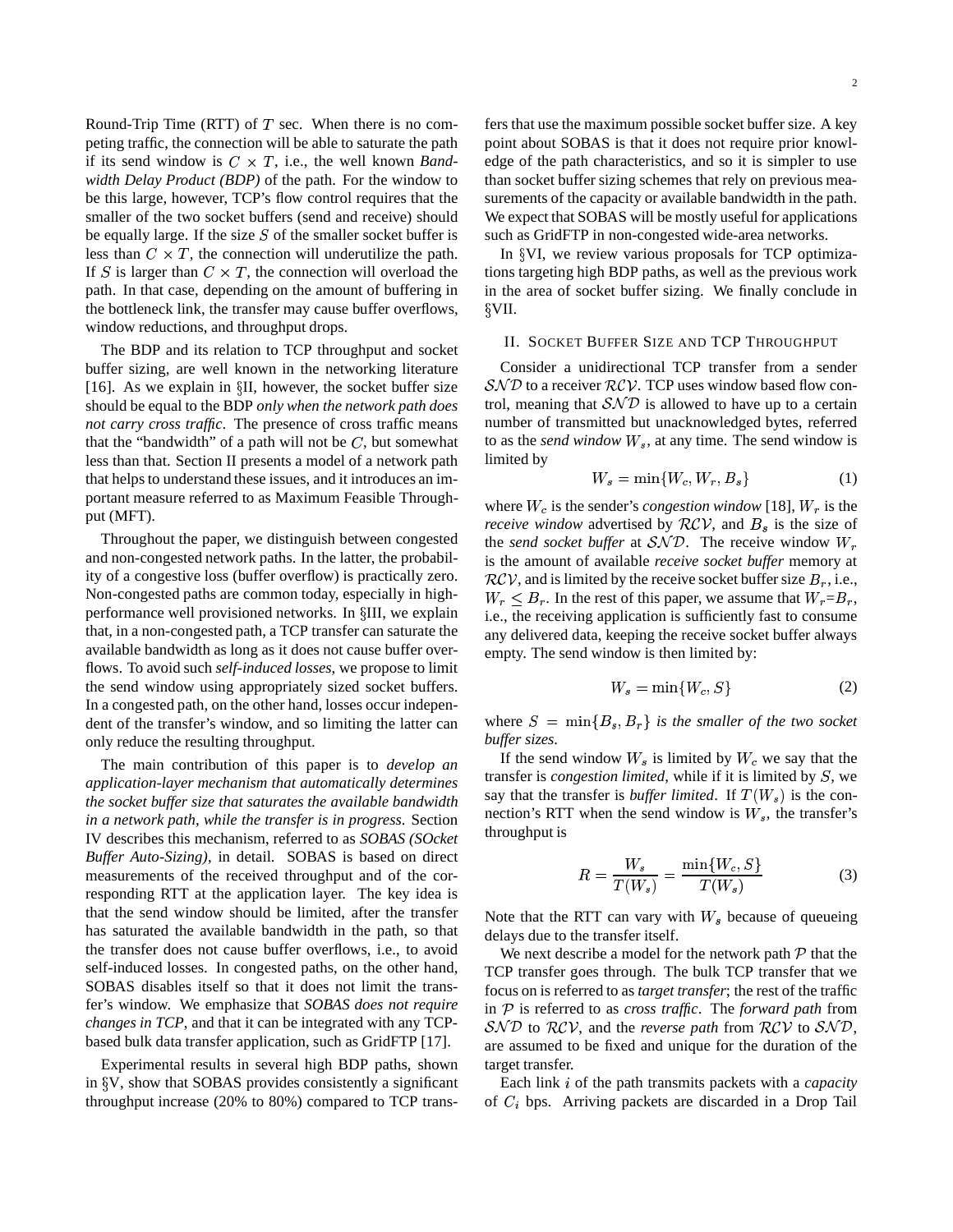manner. Let  $\rho_i$  be the initial *average utilization* of link i, i.e., the utilization at link *i prior* to the target transfer. The *available bandwidth*  $A_i$  of link i is then defined as  $A_i$  =  $C_i \times (1 - \rho_i)$ . Adopting the terminology of [19], we refer to the link of the forward path  $\mathcal{P}_f$  with the minimum available bandwidth  $A = \min_{P_t} \{A_i\}$  as the *tight link*. The buffer size of the tight link is denoted by  $B_t$ .

A link is *saturated* when its available bandwidth is zero. Also, a link is *non-congested* when its packet loss rate due to congestion is practically zero; otherwise the link is *congested*. For simplicity, we assume that the only congested link in the forward path is the tight link. A path is called *congested* when its tight link is congested; otherwise, the path is called *non-congested*.

The *exogenous RTT* of the path is the sum of all average delays along the path, including both propagation and queueing delays, *before the target transfer starts*. The *average*  $RTT T_a$ , on the other hand, is the sum of all average delays along the path *while the target transfer is in progress*. In general,  $T_a \geq T_e$  due to increased queueing caused by the target transfer.

From Equation (3), we can view the target transfer throughput as a function  $R(S)$ . Then, an important ques- $\frac{1}{2}$  *tion is: given a network path*  $P$ *, what is the value(s)*  $S$  *of the socket buffer size that maximizes the target transfer throughput*  $R(S)$ ? We refer to the maximum value of  $R(S)$  as the  $A$ *Maximum Feasible Throughput (MFT) R. The conventional* wisdom, as expressed in textbooks [16], operational handouts [2], and research papers [14], is that the socket buffer size  $\hat{S}$  should be equal to the Bandwidth Delay Product of the path, where "bandwidth" is the capacity of the path C, and "delay" is the exogenous RTT of the path  $T_e$ , i.e.,  $\hat{S} = C \times T_e$ . Indeed, if the send window is  $W_s = C \times T_e$ , and *assuming that there is no cross traffic in the path*, the tight link becomes saturated (i.e.,  $A=0$ ) but not congested, and so the target transfer achieves its MFT ( $\ddot{R} = C$ ).

In practice, a network path always carries some cross traffic, and thus  $A \leq C$ . If  $S \geq A \times T_e$ , the target transfer will saturate the tight link, and depending on  $B_t$ , it may also cause packet losses. Losses, however, cause multiplicative drops in the target transfer's send window, and, potentially, throughput reductions. Thus, the amount of buffering  $B_t$  at the tight link is an important factor for socket buffer sizing, as it determines the point at which the tight link becomes congested.

The presence of cross traffic has an additional important implication. If the cross traffic is TCP (or TCP friendly), it will react to the presence of the target transfer reducing its rate, either because of packet losses, or because the target transfer has increased the RTT in the path  $(T_a > T_e)$ . In that case, the target transfer can achieve a higher throughput than the initial available bandwidth  $A$ . In other words, the MFT can be larger than the available bandwidth, depending on the

*congestion responsiveness* of the cross traffic.

The previous discussion reveals several important questions. What is the optimal socket buffer size  $\hat{S}$  and the MFT in the general case of a path that carries cross traffic? What is the relation between the MFT and the available bandwidth  $A$ ? How is the MFT different in congested versus non-congested paths? How should a socket buffer sizing scheme determine  $\hat{S}$ , given that it does not know a priori A and  $B_t$ ? These questions are the subject of the next section.

## III. MAXIMUM FEASIBLE THROUGHPUT AND AVAILABLE BANDWIDTH

## *A. Non-congested paths*

Suppose first that the network path  $P$  is non-congested. We illustrate next the effect of the socket buffer size  $S$  on the throughput  $R(S)$  with an example of actual TCP transfers in an Internet2 path.

The network path is from a host at Ga-Tech (regulus.cc.gatech.edu) to a RON[20] host at NYU (nyu.ron.lcs.mit.edu). The capacity of the path is  $C=97$ Mbps<sup>1</sup>, the exogenous RTT is  $T_e$ =40ms, and the loss rate that we measured with *ping* was zero throughout our experiments. We repeated a 200MB TCP transfer four times with different values of  $S$ . Available bandwidth measurements with *pathload* [19] showed that was practically constant before and after our transfers, with  $A \approx 80$ Mbps.

Figure 1 shows the throughput and RTT of the TCP connection when  $S=128KB$ . In this case, the throughput of the transfer remains relatively constant, the connection does not experience packet losses, and the transfer is buffer limited. The transfer does not manage to saturate the path because  $R(S) = S/T_e = 25.5$ Mbps, which is much less than A. Obviously, any socket buffer sizing scheme that sets  $S$  to less than  $A/T_e$  will lead to poor performance.

Next we increase  $S$  to the value that is determined by the available bandwidth, i.e.,  $S = A \times T_e = 400KB$  (see Figure 2). We expect that in this case the transfer will saturate the path, without causing persistent queueing and packet losses. Indeed, the connection is still buffer limited, getting approximately the available bandwidth in the path  $(R(S)=79.6$ Mbps). Because S was determined by the available bandwidth, the transfer did not introduce a persistent backlog in the queue of the tight link, and so  $T_a = T_e = 40$ ms.

One may think that the previous case corresponds to the optimal socket buffer sizing, i.e., that the MFT is  $R = A$ . The MFT of a path, however, depends on the *congestion responsiveness of the cross traffic*. If the cross traffic is not congestion responsive, such as unresponsive UDP traffic or an aggregate of short TCP flows, it will maintain an almost

<sup>&</sup>lt;sup>1</sup>The capacity and available bandwidth measurements mentioned in this paper refer to the IP layer. All throughput measurements, on the other hand, refer to the TCP layer.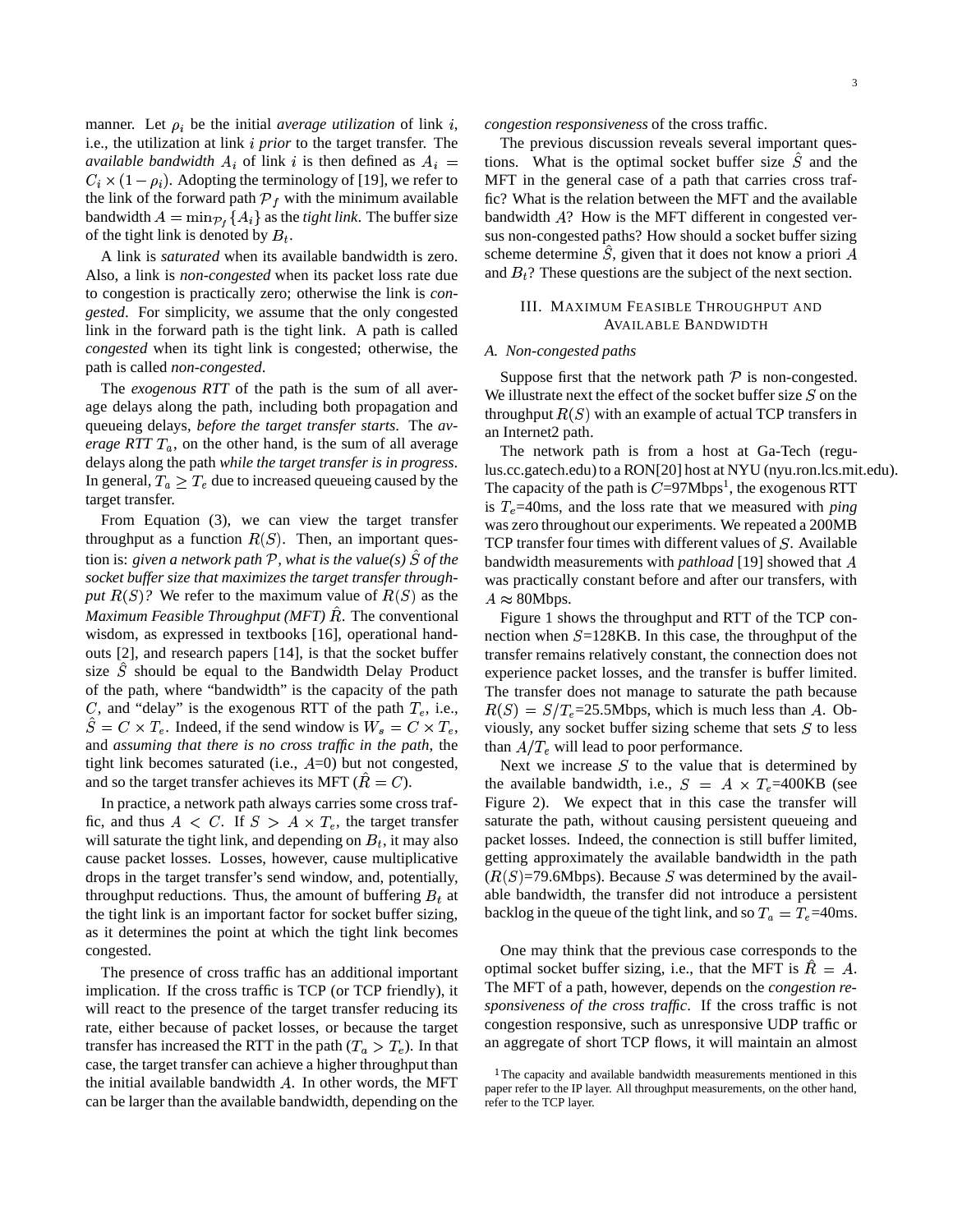

Fig. 1. Throughput and RTT of a 200MB transfer with  $S=128KB$ .



Fig. 2. Throughput and RTT of a 200MB transfer with  $S=400KB$ .

constant throughput as long as the target transfer does not cause buffer overflows and packet losses. In this case, the MFT will be equal to the available bandwidth. If the cross traffic consists of buffer limited persistent TCP transfers, however, any increase in the RTT will lead to reduction of their throughput. In that case, the target transfer can "steal" some of the throughput of cross traffic transfers by causing a persistent backlog in the tight link, making the MFT larger than  $A$ . An analysis of the congestion responsiveness of Internet traffic is outside the scope of this paper; interested readers can find some results in [21].

To illustrate the effect of congestion responsiveness of cross-traffic on MFT, we further increase  $S$  to 550KB (see Figure 3). First point is that the transfer is still buffer limited, as it does not experience any packet losses. Second, the RTT increases by 9ms from  $T_e$ =40ms to  $T_a$ =49ms. Consequently, the throughput of the target transfer reaches  $R(S) = S/T_a = 89.6$ Mbps, which is more than the available bandwidth before the target transfer. Where does this additional throughput come from? Even though we do not know



Fig. 3. Throughput and RTT of a 200MB transfer with  $S=550KB$ .

the nature of cross traffic in this path, we can assume that some of the cross traffic flows are buffer limited TCP flows. The throughput of such flows is inversely proportional to their RTTs, and so the 9ms RTT increase caused by the target transfer leads to a reduction of their throughput.

One may think that increasing  $S$  even more will lead to higher throughput. That is not the case however. If we increase  $S$  beyond a certain point, the target transfer will cause buffer overflows in the tight link. The transfer will then become congestion limited, reacting to packet drops with large window reductions and slow window increases.

To illustrate this case, Figure 4 shows what happens to the target transfer when  $S$  is set to 900KB (the largest possible socket buffer size at these end-hosts). The connection experiences several losses during the initial slow-start (about one second after its start), which are followed by a subsequent timeout. Additional losses occur after about 12 seconds, also causing a significant throughput reduction.



Fig. 4. Throughput and RTT of a 200MB transfer with  $S=900KB$  (max).

The previous four cases illustrate that socket buffer sizing has a major impact on TCP throughput in non-congested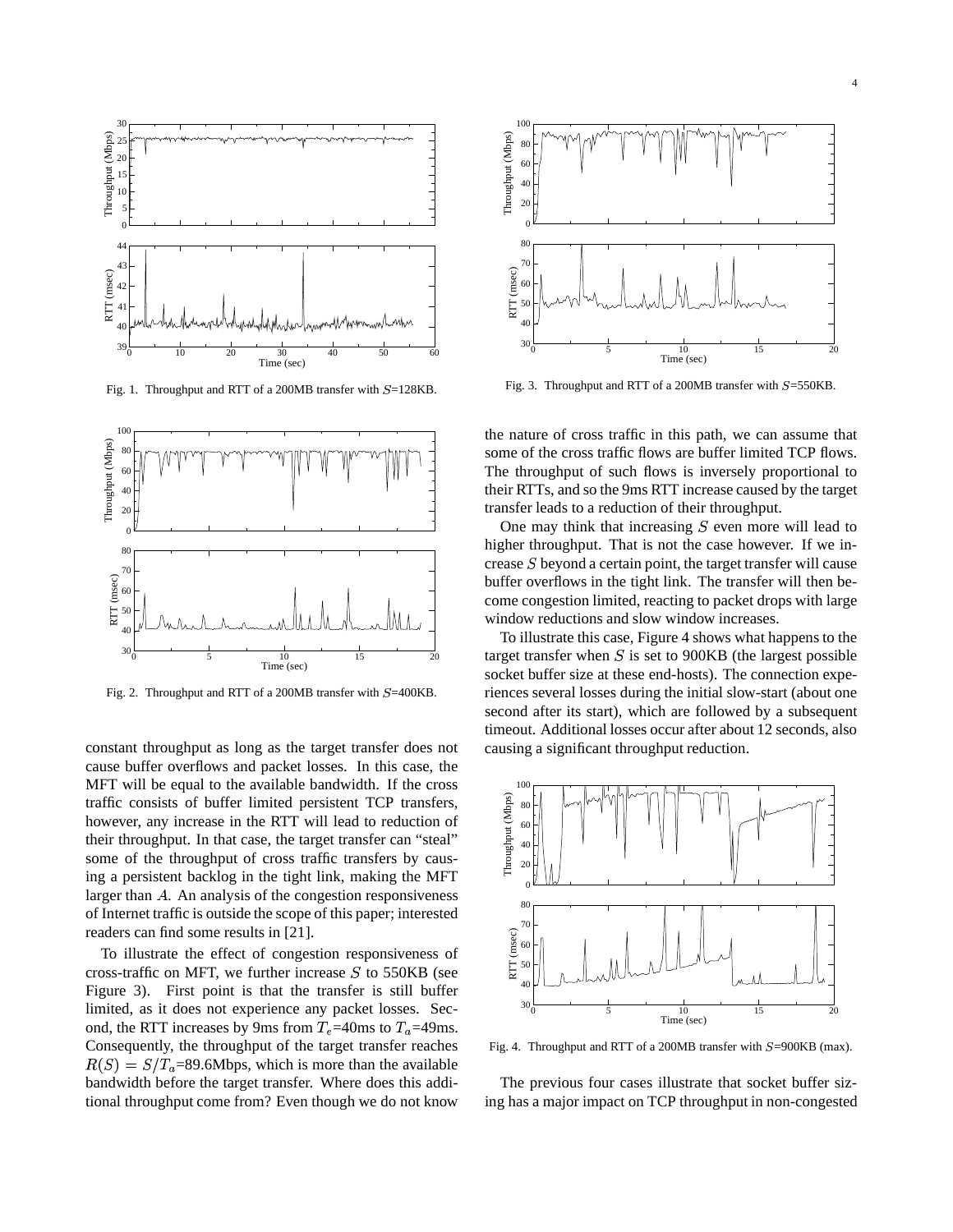paths. The target transfer can reach its MFT with the maximum possible socket buffer size that does not cause selfinduced packet losses. We also show that, depending on the congestion responsiveness of cross traffic, *the MFT may be only achievable if the target transfer introduces a persistent backlog in the tight link and a significant RTT increase*. Limiting the socket buffer size based on the available bandwidth, on the other hand, does not increase the RTT of the path but it may lead to suboptimal throughput.

How can a socket buffer sizing scheme determine the optimal value of  $S$  for a given network path? An important point is that end-hosts do not know the amount of buffering at the tight link  $B_t$  or the nature of the cross traffic. Consequently, *it may not be possible to predict the value of that will lead to self-induced losses, and consequently, to obtain the MFT*.

Instead, it is feasible to determine  $S$  based on the available bandwidth. That is simply *the point in which the received throughput becomes practically constant, and the RTT starts to increase*. Even though setting S based on the available bandwidth may be suboptimal compared to the MFT, we think that it is a better objective for the following reasons:

1. Since the amount of buffering at the tight link is unknown, accumulating a persistent backlog can lead to early congestive losses, reducing significantly the target transfer's throughput.

2. A significant RTT increase can be detrimental for the performance of real-time and interactive traffic in the same path. 3. Increasing the target transfer's throughput by deliberately increasing the RTT of other TCP connections can be considered by many as an unfair congestion behavior.

## *B. Congested paths*

A path can be congested, for instance, if it carries one or more congestion limited persistent TCP transfers, or if there are packet losses at the tight link due to bursty cross traffic.

The key point that differentiates congested from noncongested paths is that the target transfer can experience packet losses independent of its socket buffer size. This is a consequence of Drop Tail queueing: *dropped packets can belong to any flow*. A limited socket buffer, in this case, can only reduce the target transfer's throughput. So, *to maximize the target transfer's throughput, the socket buffer size should be sufficiently large so that the transfer is always congestion limited*.

The previous intuitive reasoning can be also shown analytically using a result of [22]. Equation (32) of that reference states that the average throughput of a TCP transfer in a congested path with loss rate  $p$  and average RTT  $T$  is

$$
R(S) \approx \min\{\frac{S}{T}, f(T, p)\}\tag{4}
$$

where  $S$  is the transfer's maximum possible window (equivalent to socket buffer size), and  $f(T, p)$  is a function that depends on TCP's congestion avoidance algorithm. Equation

(4) shows that, *in a congested path*  $(p > 0)$ , *a limited socket buffer size can only reduce the target transfer's throughput, never increase it*. So, the optimal socket buffer size in a congested path is  $\hat{S} = S_{\infty}$ , where  $S_{\infty}$  is a sufficiently large value to make the transfer congestion limited throughout its lifetime, i.e.,  $S_{\infty} > \max W_c$ .



Fig. 5. Throughput and RTT of a 30MB transfer in a congested path with  $S=30KB$ .



Fig. 6. Throughput and RTT of a 30MB transfer in a congested path with  $S = S_{\infty}$ 

To illustrate what happens in congested paths, Figures 5 and 6 show the throughput and RTT of a TCP transfer in a path from *regulus.cc.gatech.edu* to *aros.ron.lcs.mit.edu* at MIT. The capacity of the path is  $C=9.7$ Mbps, the RTT is  $T_e$ =78ms, while the available bandwidth A is about 3Mbps.

In Figure 5,  $S$  is limited to 30KB, which is the value determined by the available bandwidth  $(S = AT_e)$ . Even though the transfer does not overload the path (notice that the RTT does not show signs of persistent increase) the connection experiences several packet losses. The average throughput of the transfer in this case is 2.4Mbps.

In Figure 6, on the other hand,  $S$  is increased to the maxi-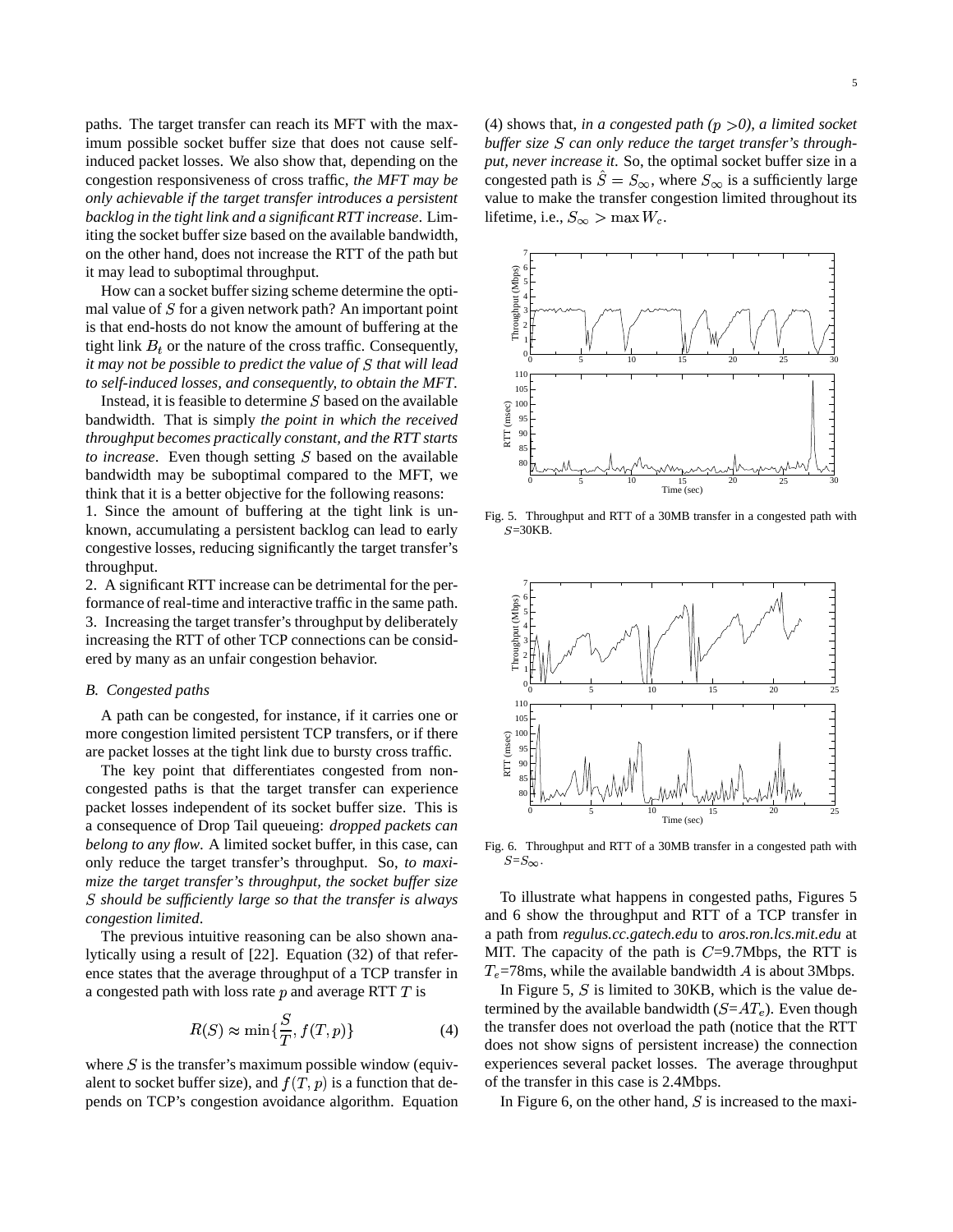mum possible value, and so the transfer is always congestion limited. The transfer experiences again multiple loss events, but since this time it is not limited by  $S$  it achieves a larger average throughput, close to 3.1Mbps.

### IV. SOCKET BUFFER AUTO-SIZING (SOBAS)

In this section we describe SOBAS. As explained in the previous section, the objective of SOBAS is to saturate the available bandwidth of a non-congested network path, without causing a significant RTT increase. SOBAS does not require changes at the TCP protocol or implementation, and so it can be integrated with any bulk transfer application. It does not require prior knowledge of the capacity or available bandwidth, while the RTT and the presence of congestive losses are inferred directly by the application using UDP out-of-band probing packets. The throughput of the transfer is also measured by the application based on periodic measurements of the received goodput.

We anticipate that SOBAS will be mostly useful in specific application and network environments. First, SOBAS is designed for bulk data transfers. It would probably not improve the throughput of short transfers, especially if they terminate before the end of slow start. Second, SOBAS takes action only in non-congested paths. In paths with persistent congestion or limited available bandwidth, SOBAS will disable itself automatically, providing the same throughput as a regular TCP transfer. Third, SOBAS adjusts the socket buffer size only once during the transfer. This is sufficient as long as the *cross traffic is stationary*, which may be not be a valid assumption if the transfer lasts for several minutes [23]. For extremely large transfers, the application can split the transferred file in several segments and transfer each of them sequentially using different SOBAS sessions.

We next state certain host and router requirements for SOBAS to work effectively. First, the TCP implementation at both end hosts must support window scaling, as specified in [24]. Second, the operating system should allow dynamic changes in the socket buffer size during the TCP transfer, increasing or decreasing it.<sup>2</sup> Third, the maximum allowed socket buffer size at both the sender and receiver must be sufficiently large so that it does not limit the connection's throughput. Finally, the network elements along the path are assumed to use Drop Tail buffers, rather than active queues. All previous requirements are valid for most operating systems [13] and routers in the Internet today.

## *A. Basic idea*

The basic idea in SOBAS is the following. In noncongested paths, SOBAS should limit the receiver socket buffer size, and thus the maximum possible send window, so that the transfer saturates the path but does not cause buffer overflows. In congested paths, on the other hand, SOBAS should set the socket buffer size to the maximum possible value, so that the transfer is congestion limited.

SOBAS detects the point in which the transfer has saturated the available bandwidth using two "signatures" in the receive throughput measurements: **flat-rate** and **const-ratedrop**. The **flat-rate** condition is detected when the receive throughput appears to be almost constant for some time period. The **const-rate-drop** condition occurs when SOBAS is unable to avoid self-induced losses, and it is detected as a rate drop following a short time period in which the throughput was constant. The detection of these two signatures is described later in more detail.

#### *if (***flat-rate** *or* **const-rate-drop***)*

*if (non-congested path)*

the contract of the contract of the contract of the contract of the contract of

 $S = R \times T$ ; (set socket buffer size to rate times RTT) *else*

 $S = S_{MAX}$ ; (set socket buffer size to maximum value) , and the contract of the contract of the contract of the contract of the contract of the contract of the contract of the contract of the contract of the contract of the contract of the contract of the contract of the con

#### Fig. 7. Basic SOBAS algorithm.

## *B. Implementation details and state diagram*

Several important details about the SOBAS algorithm are described next.

How does the receiver infer whether the path is congested, and how does it estimate the RTT? The receiver sends an out-of-band periodic stream of UDP packets to the sender. The sender echoes the packets back to the receiver with a probe sequence number. The receiver uses these sequence numbers to estimate the loss rate at the forward path, inferring whether the path is congested or not. Even though it is well-known that periodic probing may not result in accurate loss rate estimation, notice that SOBAS only needs to know whether the path is congested, i.e., whether the loss rate is non-zero. Additionally, the periodic path probing allows the receiver to maintain a running average of the RTT. Each probing packet is 100B and they are sent every 10ms resulting in a rate of 80kbps. This overhead is insignificant compared to the throughput benefits that SOBAS provides, as shown in  $\gamma V$ .

How often should SOBAS measure the receive throughput R? SOBAS measures the receiver throughput periodically at the application layer, as the ratio of the amount of bytes received in successive time windows of length  $\Delta=2 \times RTT$ . The measurement period  $\Delta$  is important. If it is too small, and especially if it is smaller than the transfer's RTT, the resulting throughput measurements will be very noisy due to delays between the TCP stack and the application layer, and also due to the burstiness of TCP during the RTT. If  $\Delta$  is

 $2$ If an application requests a send socket buffer decrease, the TCP sender should stop receiving data from the application until its send window has been decreased to the requested size, rather than dropping data that are already in the send socket (see [25] 4.2.2.16). Similarly, in the case of a decrease of the receive socket buffer size, no data should be dropped.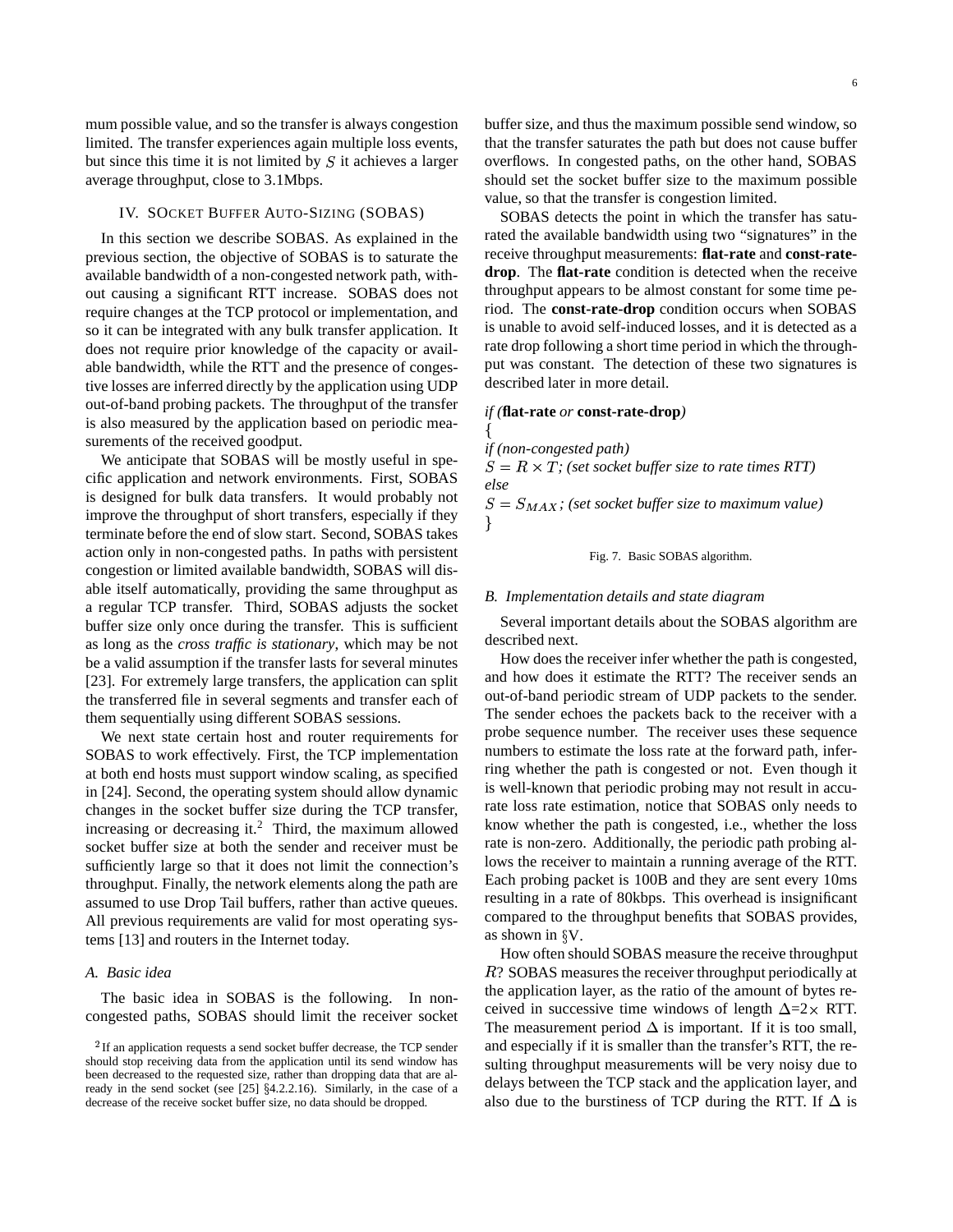too large, on the other hand, SOBAS will not have enough time to detect that it has saturated the available bandwidth before a buffer overflow occurs. In the Appendix, we derive expressions for the *Buffer Overflow Latency*, i.e., for the amount of time it takes for a network buffer to fill up in two cases: when the target transfer is in slow-start and when it is in congestion-avoidance. Based on those results, we argue that the choice  $\Delta = 2 \times RTT$  is a reasonable trade-off in terms of accuracy and measurement latency.

How does the receiver detect the two conditions **flat-rate** and **const-rate-drop**? The **flat-rate** condition is true when five successive throughput measurements are almost equal, i.e., when the throughput has become constant<sup>3</sup>. At that point, any further increases in the send window cause persistent backlog in the tight link and RTT increases. The **constrate-drop** condition is true, on the other hand, when the receive throughput has dropped significantly after a period of time (two throughput measurements) in which it was almost constant. This happens when SOBAS does not manage to limit the send window before the target transfer experiences a packet loss. This is unavoidable sometimes in practice, especially in under-buffer paths. However, SOBAS will avoid any further such losses by limiting the receiver socket buffer after the first loss.

Before the connection is established, SOBAS sets the send and receive socket buffers to their maximum values in order to have a sufficiently large window scale factor. The value of *ssthresh* becomes then equally large, and so the initial slowstart can lead to multiple packet losses. Such losses often result in one or more timeouts, and they can also cause a significant reduction of *ssthresh*, slowing down the subsequent increase of the congestion window. This effect has been also studied in [9] and [26]. SOBAS attempts to avoid massive slow start losses using a technique that is similar with that of [9]. The basic idea is to initially limit the receive socket buffer size based on a rough capacity estimate  $C<sup>t</sup>$  of the forward path.  $C'$  results from the average dispersion of five packet trains, using UDP probing packets [27]. If later on the transfer becomes *buffer limited*, SOBAS increases periodically the socket buffer size by one Maximum Segment Size (MSS) in every RTT. This linear increase is repeated until one of the **flat-rate** or **const-rate-drop** conditions becomes true.

Figure 8 shows the state diagram of the complete SOBAS algorithm. Overall, the implementation of the algorithm is roughly 1,000 lines of C code.

### V. EXPERIMENTAL RESULTS

We have implemented SOBAS as a simple TCP-based data transfer application. The prototype has been tested over



Fig. 8. SOBAS state diagram.

a large number of paths and at several operating systems (including Linux 2.4, Solaris 8, and FreeBSD 4.7). In this section, we present results from a few Internet paths, covering an available bandwidth range of 10-1000Mbps. These paths traverse links in the following networks: Abilene, SOX, ES-Net, NYSERNet, GEANT, SUNET (Sweden), and campus networks at the location of the end-hosts (Georgia Tech, LBNL, MIT, NYU, Lulea University). For each path, we compare the throughput that results from SOBAS with the throughput that results from using the maximum allowed socket buffer size (referred to as "non-SOBAS"). The latter is what data transfer applications do in order to maximize their throughput. The SOBAS and non-SOBAS transfers on each path are performed in close sequence.

We classify the following paths in three groups, depending on the underlying available bandwidth. The "gigabit path" is located in our testbed and is limited by a Gigabit-Ethernet link (1000Mbps). The "high-bandwidth paths" provide 400- 600Mbps and they are probably limited by OC12 links or rate-limiters. The "typical paths" are limited by Fast Ethernet links, and they provide less than 100Mbps. The transfer size is 1GB in the gigabit and high-bandwidth paths, and 200MB in the typical paths.

## *A. Gigabit path*

Our gigabit testbed consists of four hosts with GigE NICs connected to two Gigabit switches. The GigE link between the two switches is the tight link with capacity  $C=970$ Mbps at the IP layer. Two hosts are used as the source and sink of cross traffic, while the two other hosts are the source and sink of the target transfer. We use NISTNet [28] to emulate an RTT of 20 msec in the path.

Figures 9 and 10 show the throughput and RTT for this path with and without SOBAS, respectively. The average throughput is 918Mbps in the former and 649Mbps in the latter. A trace analysis of the two connections shows that the non-SOBAS flow experienced multiple losses at the initial slow-start. After recovering from those losses, the transfer started a painfully slow congestion-avoidance phase at

<sup>&</sup>lt;sup>3</sup>The required constant throughput measurements are only two, instead of five, when the transfer is in the initial slow-start phase (states 1 and 2 in Figure 8).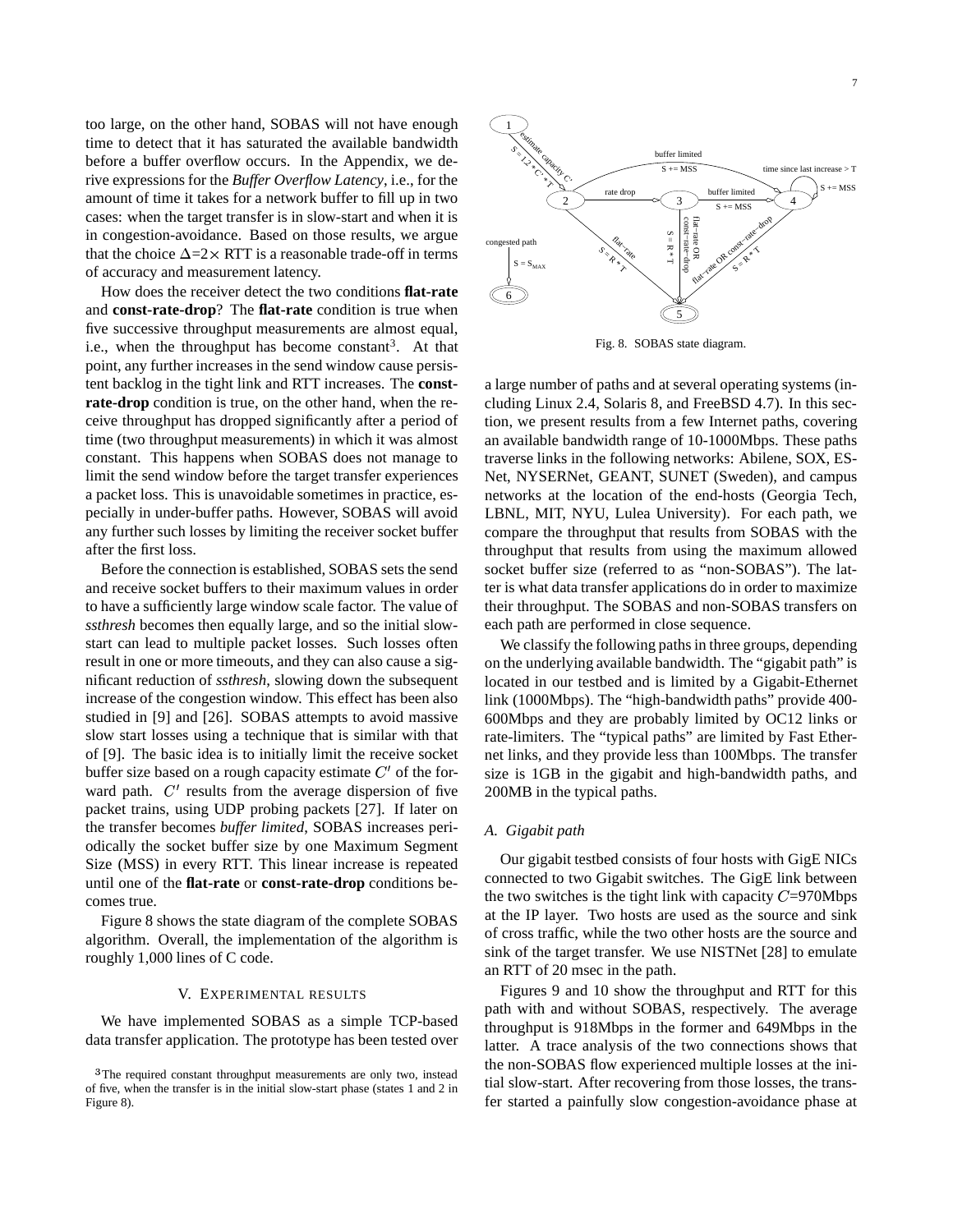

Fig. 9. With SOBAS: Gigabit path, no cross traffic  $(A=950 \text{Mbps})$ .



Fig. 10. With SOBAS: Gigabit path, no cross traffic (A=950Mbps).

about 600Mbps, without ever reaching the available bandwidth of the path. SOBAS, on the other hand, avoided the slow-start losses using the packet-train based capacity estimate. Shortly afterwards, about 500ms after the transfer started, SOBAS detected the **flat-rate** condition and it set  $S = \frac{2}{5}$ to its final value. The RTT with SOBAS increased only by 3ms, from 20ms to 23ms.

We next consider the performance of SOBAS with congestion unresponsive cross traffic. Instead of generating random cross traffic, we use trace-driven cross traffic generation, "replaying" traffic from an OC-48 trace (IPLS-CLEV-20020814-093000-0), available at NLANR-MOAT [29]. The average rate of the cross traffic is 400Mbps. Notice that even though the packet sizes and interarrivals are based on real Internet traffic, this type of cross traffic does not react to congestion or increased RTTs. Figures 11 and 12 show the throughput and RTT for this path with and without SOBAS, respectively. The average throughput is 521Mbps in the former and 409Mbps in the latter. There are two loss events in the non-SOBAS flow. First, the initial slow-start caused major losses and several timeouts, which basically silenced the transfer for about 2.5 seconds. After the losses were recov-



Fig. 11. With SOBAS: Gigabit path, unresponsive traffic  $(A=550Mbps)$ .



Fig. 12. Without SOBAS: Gigabit path, unresponsive traffic (A=550Mbps).



Fig. 13. Initial throughput, socket buffer size, and RTT with SOBAS in the path of Figure 11.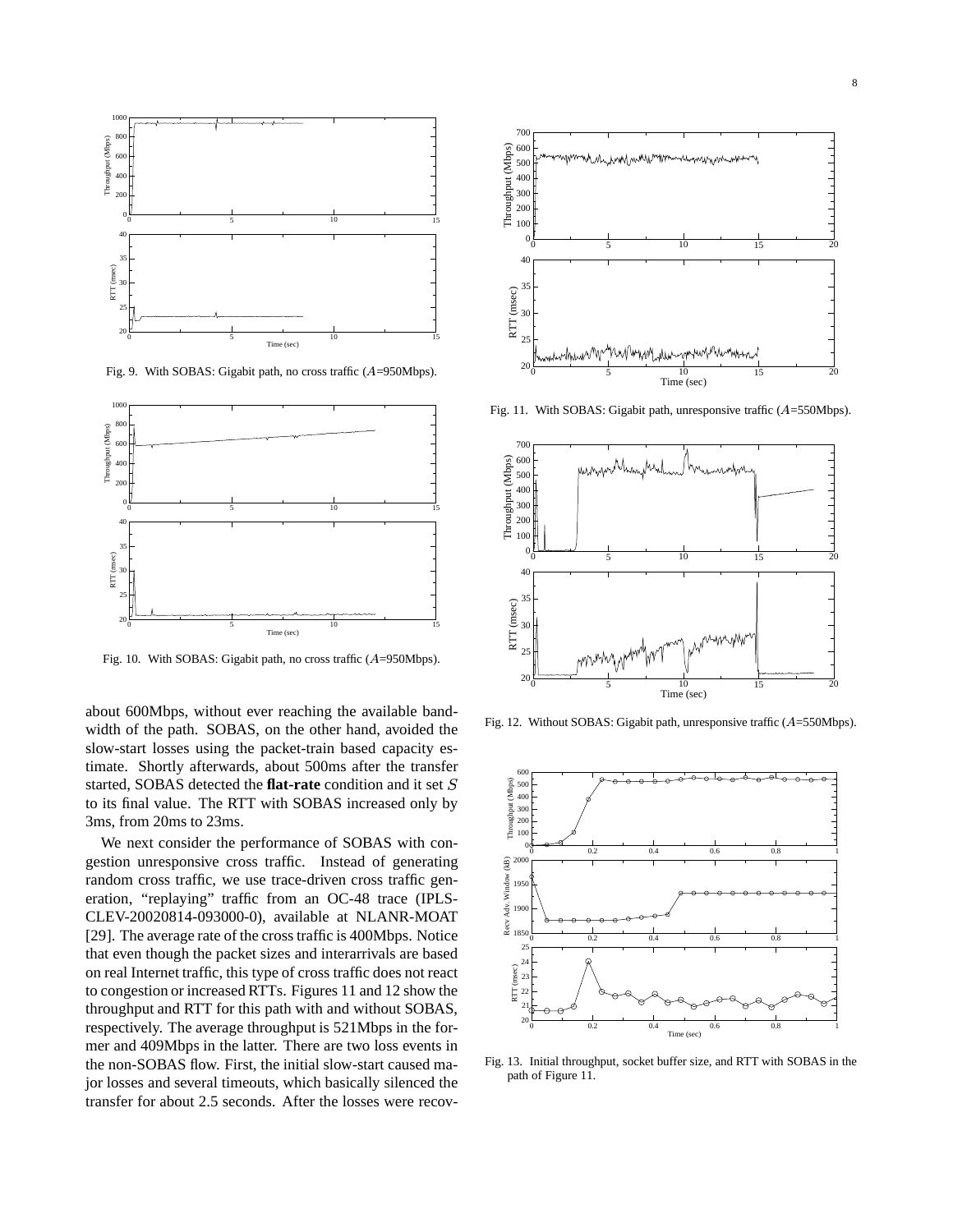

Fig. 14. With SOBAS: Gigabit path, buffer limited TCP traffic (*A*=450Mbps).



Fig. 15. Without SOBAS: Gigabit path, buffer limited TCP traffic (*A*=450Mbps).

ered, the non-SOBAS flow kept increasing its window beyond the available bandwidth. As a result, the RTT increased to about 28ms, and then the transfer experienced even more losses followed by a slow congestion-avoidance phase.

SOBAS, on the other hand, determined successfully the point at which the available bandwidth was saturated, and it limited the socket buffer size before any losses occur. Figure 13 shows in more detail the initial phase of the SOBAS transfer. At the start of the transfer, SOBAS set  $S=1,875KB$ based on the initial capacity estimate. At about 0.2s, the transfer became buffer limited, and SOBAS started increasing linearly the socket buffer size. Shortly afterwards, at about 0.4s, the **flat-rate** condition was detected, and SOBAS set  $S$  to its final value. Notice that the RTT was increased by only 1-2ms.

Next, we evaluate SOBAS with congestion responsive TCP-based cross traffic. The latter is generated with a buffer limited IPerf transfer that cannot get more than 500Mbps



Fig. 16. With SOBAS: GaTech campus path (A=600Mbps).



Fig. 17. without SOBAS: GaTech campus path (A=600Mbps).

due to its socket buffer size. Figures 14 and 15 show the throughput and RTT for this path with and without SOBAS, respectively. The average throughput is 574Mbps in the former and 452Mbps in the latter. Once more we observe that the non-SOBAS flow experienced losses at the initial slowstart, even though they were recovered quickly in this case. One more loss event occurred about 6 seconds after the start of the transfer, causing a major reduction in the transfer's throughput. SOBAS, on the other hand, detected the **flatrate** condition shortly after the start of the transfer, avoiding any packet losses.

#### *B. High-bandwidth paths*

We next present similar results for two paths in which the available bandwidth varies between 400-600Mbps. These paths carry "live" Internet traffic, and so we cannot know the exact nature of the cross traffic.

The first path connects two different buildings at the Georgia Tech campus. The path is rate-limited to about 620Mbps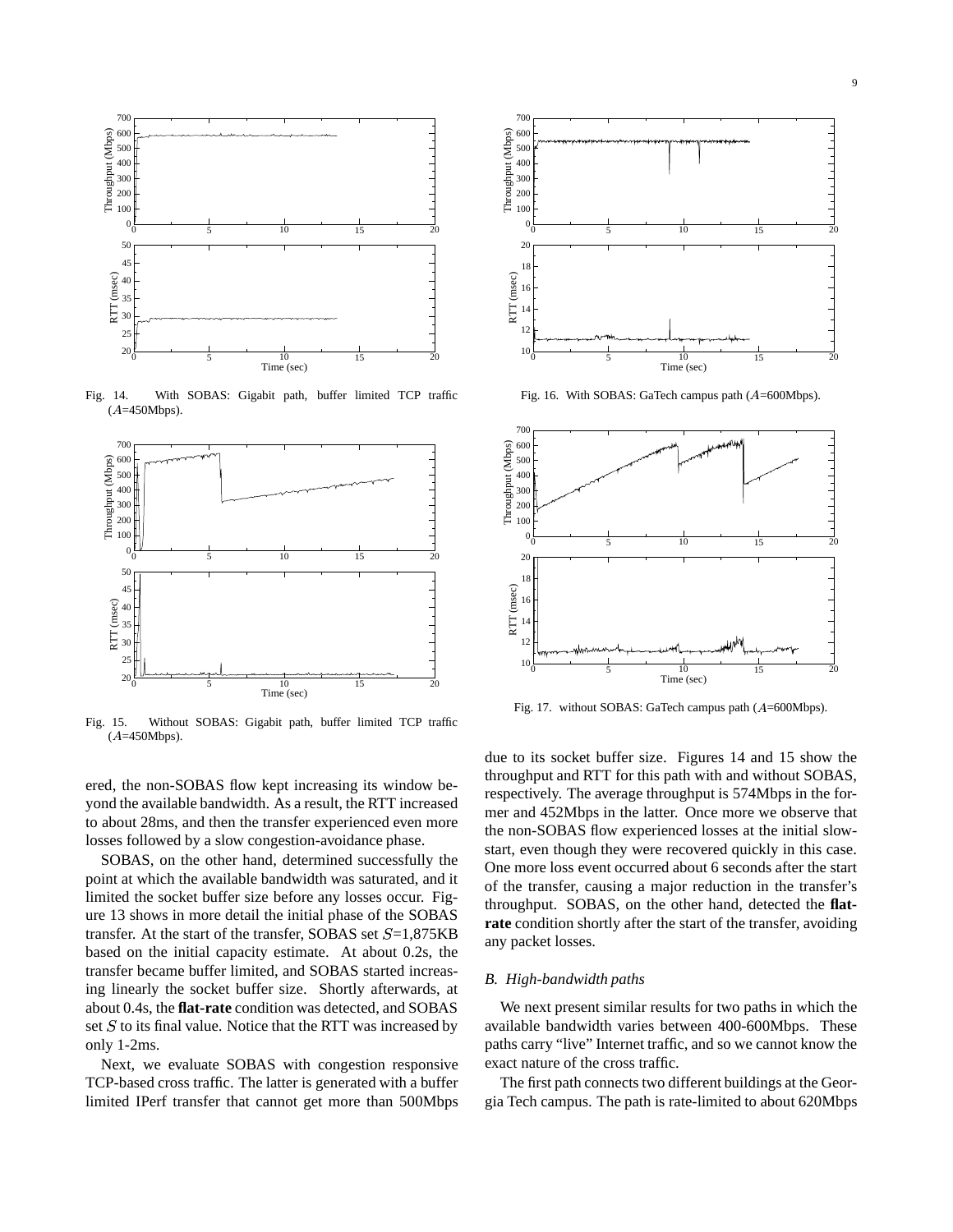

Fig. 18. With SOBAS: Path from GaTech to LBNL (A=450Mbps).



Fig. 19. Without SOBAS: Path from GaTech to LBNL (A=450Mbps).

at the IP layer. Because the RTT of this path is typically less than one millisecond, we again use NISTnet to create an additional delay of 10ms. Figures 16 and 17 show the throughput and RTT for this path with and without SOBAS, respectively. The average throughput is 542Mbps in the former and 445Mbps in the latter. Qualitatively, the results are similar to those of the Gigabit path without (or with unresponsive) cross traffic. Notice that the non-SOBAS flow pays a large throughput penalty due to the initial slow-start losses. The SOBAS flow avoids any losses, and it manages to get a constant throughput that is close to the capacity of the path.

A wide-area high-bandwidth network path that was available to us was the path from Georgia Tech to LBNL in Berkeley CA. The available bandwidth in the path is about 400Mbps, even though we do not know the location of the tight link. Figures 18 and 19 show the throughput and RTT for this path with and without SOBAS, respectively. The average throughput is 343Mbps in the former and 234Mbps in the latter. The large RTT in this path  $(T_e=60 \text{ms})$  makes



Fig. 20. With SOBAS: Path from GaTech to NYU (A=90Mbps).



Fig. 21. Without SOBAS: Path from GaTech to NYU (A=90Mbps).

the linear window increase during congestion-avoidance in the non-SOBAS flow to be ever slower than in the previous paths.

## *C. Typical paths*

We finally show results from paths that provide less than 100Mbps of available bandwidth. Many paths between US and European universities and research centers fall into this class today.

The first path is from Georgia Tech to NYU. The path is limited by a Fast Ethernet, with a capacity of about 97Mbps at the IP layer. The available bandwidth that *pathload* measured was about 90Mbps. Figures 20 and 21 show the throughput and RTT for this path with and without SOBAS, respectively. The average throughput is 87Mbps in the former and 48Mbps in the latter. The non-SOBAS flow experienced several loss events, followed by slow recovery periods. Notice that the short throughput drops in the SOBAS flow are caused by RTT spikes (probably due to cross traffic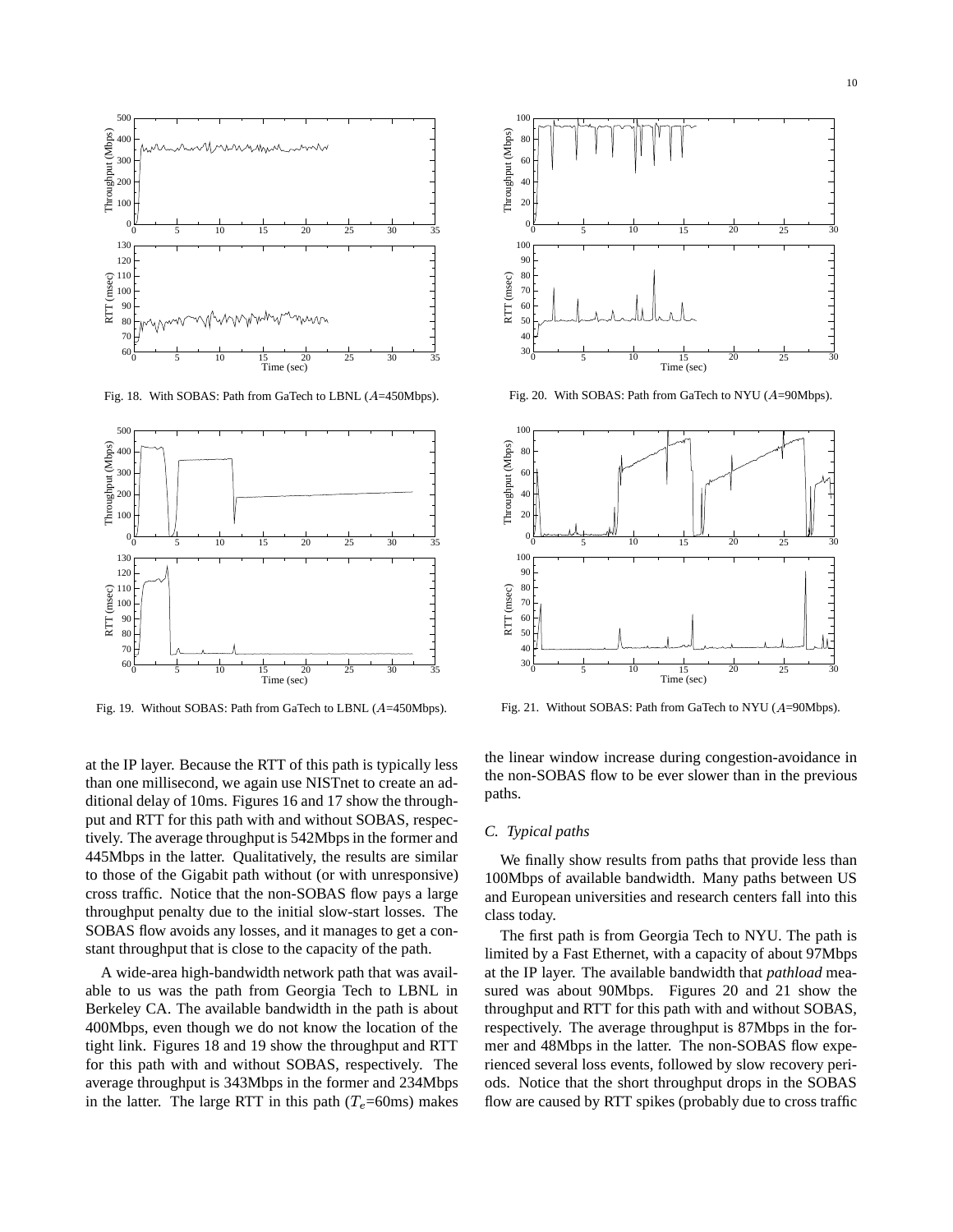

Fig. 22. With SOBAS: Path from GaTech to NYU (A=80Mbps).



Fig. 23. Without SOBAS: Path from GaTech to NYU (A=80Mbps).

bursts), and they do not correspond to loss events.

The next experiment was also performed at the GaTech-NYU path, but during a different time period. The available bandwidth in this case was about 80Mbps. Figures 22 and 23 show the throughput and RTT for this path with and without SOBAS, respectively. The average throughput is 70Mbps in the former and 57Mbps in the latter. An important point to take from these experiments is that SOBAS is robust to the presence of real Internet cross traffic, and it manages to avoid self-induced losses even though the RTT measurements show significant RTT spikes.

The final experiment was performed at a path from Georgia Tech to a host at Lulea in Sweden. The capacity and available bandwidth for this path was 97Mbps and 40Mbps, respectively. Figures 24 and 25 show the throughput and RTT for this path with and without SOBAS, respectively. The average throughput is 33Mbps in the former and 20Mbps in the latter. An interesting point about this experiment was that the SOBAS flow did not manage to avoid the



Fig. 24. With SOBAS: Path from GaTech to Lulea (A=40Mbps).



Fig. 25. Without SOBAS: Path from GaTech to Lulea (A=40Mbps).

self-induced losses at the initial slow start. This is because the initial capacity estimate (93.5Mbps) was much higher than the available bandwidth. The losses were recovered in about 5 seconds, and SOBAS detected a **flat-rate** condition at about  $t=10s$ . There were no losses after that point.

#### VI. RELATED WORK

### *A. Socket buffer sizing techniques*

An auto-tuning technique that is based on active bandwidth estimation is the *Work Around Daemon (WAD)* [3]. WAD uses *ping* to measure the minimum RTT  $T_m$  prior to the start of a TCP connection, and *pipechar* to estimate the capacity  $C$  of the path [30]. A similar approach is taken by the NLANR Auto-Tuning FTP implementation [31]. Similar socket buffer sizing guidelines are given in [2] and [13].

The first proposal for automatic TCP buffer tuning was [14]. The goal of that work was to allow a host (typically a server) to fairly share kernel memory between multiple ongoing connections. The proposed mechanism, even though simple to implement, requires changes in the operating sys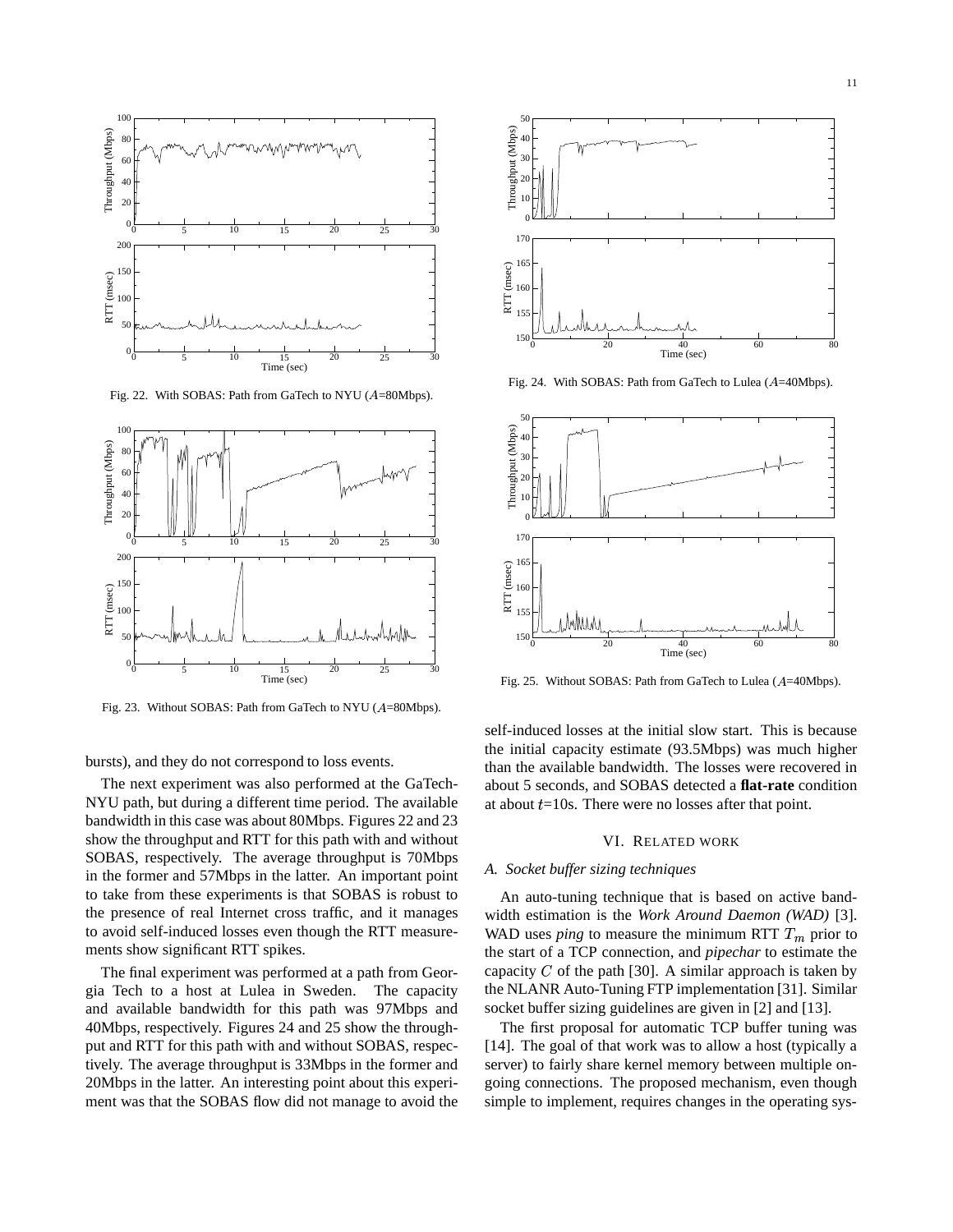tem. An important point about [14] is that the BDP of a path was estimated based on the congestion window (*cwnd*) of the TCP connection. The receive socket buffer size was set to a sufficiently large value so that it does not limit the transfer's throughput.

An application based socket buffer auto-tuning technique, called *Dynamic Right-Sizing (DRS)*, has been proposed in [15]. DRS measures the RTT of the path prior to the start of the connection. To estimate the bandwidth of the path, DRS measures the average throughput at the receiving side of the application. It is important to note however that the target transfer throughput does not only depend on the congestion window, but also on the *current* socket buffer size. Thus, DRS will not be able to estimate in general the socket buffer size that maximizes the target transfer's throughput, as it may be limited by the current socket buffer size. The socket buffer sizing objective of DRS does not correspond to one of the six models in the previous section. A comparison of some socket buffer sizing mechanisms appears in [32].

We finally note that the 2.4 version of the Linux kernel sets the socket buffer size dynamically. In particular, even if the application has specified a large receive socket buffer size (using the *setsockopt* system call), the TCP receiver advertizes a small receive window that increases gradually with every ACKed segment. Also, Linux 2.4 adjusts the send socket buffer size dynamically, based on the available system memory and the transfer's send socket buffer backlog.

## *B. TCP congestion control modifications*

Several researchers have proposed TCP modifications, mostly focusing on the congestion control algorithm, aiming to make TCP more effective in high-performance paths. Since our work focuses on techniques that require no changes in TCP, we do not review these proposals in detail here.

Floyd proposed High-Speed TCP [5], in which the window increase and decrease factors depend on the current congestion window. These factors are chosen so that a bulk TCP transfer can saturate even very high-bandwidth pathsin lossy networks.

With similar objectives, Kelly proposed Scalable TCP [8]. An important difference is that Scalable TCP uses constant window increase and decrease factors, and a multiplicative increase rule when there is no congestion. With the latter modification, Scalable TCP recovers from losses much faster than TCP Reno.

TCP Westwood uses bandwidth estimation, derived from the dispersion of the transfer's ACKs, to set the congestion window after a loss event [10]. Westwood introduced the concept of "eligible rate", which is an estimate of the TCP fair share.

Another TCP variant that focuses on high-bandwidth

paths is TCP FAST [6]. FAST has some important similarities with TCP Vegas[33]. The key idea is to limit the send window of the transfer when the RTTs start increasing. This is similar in principle with SOBAS, implying that FAST and Vegas also aim to saturate the available bandwidth in the path. An important difference is that SOBAS disables itself in congested paths, becoming as aggressive as a Reno connection. It is known, on the other hand, that Vegas is less aggressive than Reno in congested paths.

Recently, [34] proposed a TCP variant in which the send window is adjusted based on the available bandwidth of a path. The proposed protocol is called TCP-Low Priority (TCP-LP). Even though TCP-LP is not a socket buffer sizing scheme, it is similar to SOBAS in the sense that it aims to capture the available bandwidth. A major difference with TCP-LP is that SOBAS disables itself in congested paths, and so it would result in higher throughput than TCP-LP in such paths. Additionally, TCP-LP reduces the send window every time the RTTs show an increasing trend; this behavior would lead to lower throughput than SOBAS even in noncongested paths.

## VII. CONCLUSIONS

Common socket buffer sizing practices, such as setting the socket buffer size to the default or maximum value, can lead to poor throughput. We developed SOBAS, an applicationlayer mechanism that automatically sets the socket buffer size while the transfer is in progress, without prior knowledge of any path characteristics. SOBAS manages to saturate the available bandwidth in the network path, without causing a significant RTT increase. SOBAS can be integrated with bulk transfer applications, such as GridFTP, providing significantly better performance in non-congested wide-area network paths. We plan to integrate SOBAS with popular Grid data transfer applications in the future.

## ACKNOWLEDGEMENTS

We are grateful to Dave Andersen (MIT), K Claffy (Caida), Steven Low (Cal Tech), Matt Mathis (PSC), Nagi Rao (ORNL), Matt Sanders (Georgia Tech), Brian Tierney (LBL), and Matt Zekauskas (Internet2) for providing us with computer accounts at their sites. We are also grateful to Karsten Schwan, Matt Wolf, Zhongtang Cai, Qi He, and Greg Eisenhauer from Georgia Tech for the valuable comments and discussions. We also appreciate the availability of network traces from the NLANR-PMA project, which is supported by the NSF cooperative agreements ANI-0129677 (2002) and ANI-9807479 (1998).

#### **REFERENCES**

- [1] S. Shalunov and B. Teitelbaum, *Bulk TCP Use and Performance on Internet2*, 2002. Also see: http://netflow.internet2.edu/weekly/.
- [2] B. Tierney, "TCP Tuning Guide for Distributed Applications on Wide Area Networks," *USENIX & SAGE Login*, Feb. 2001.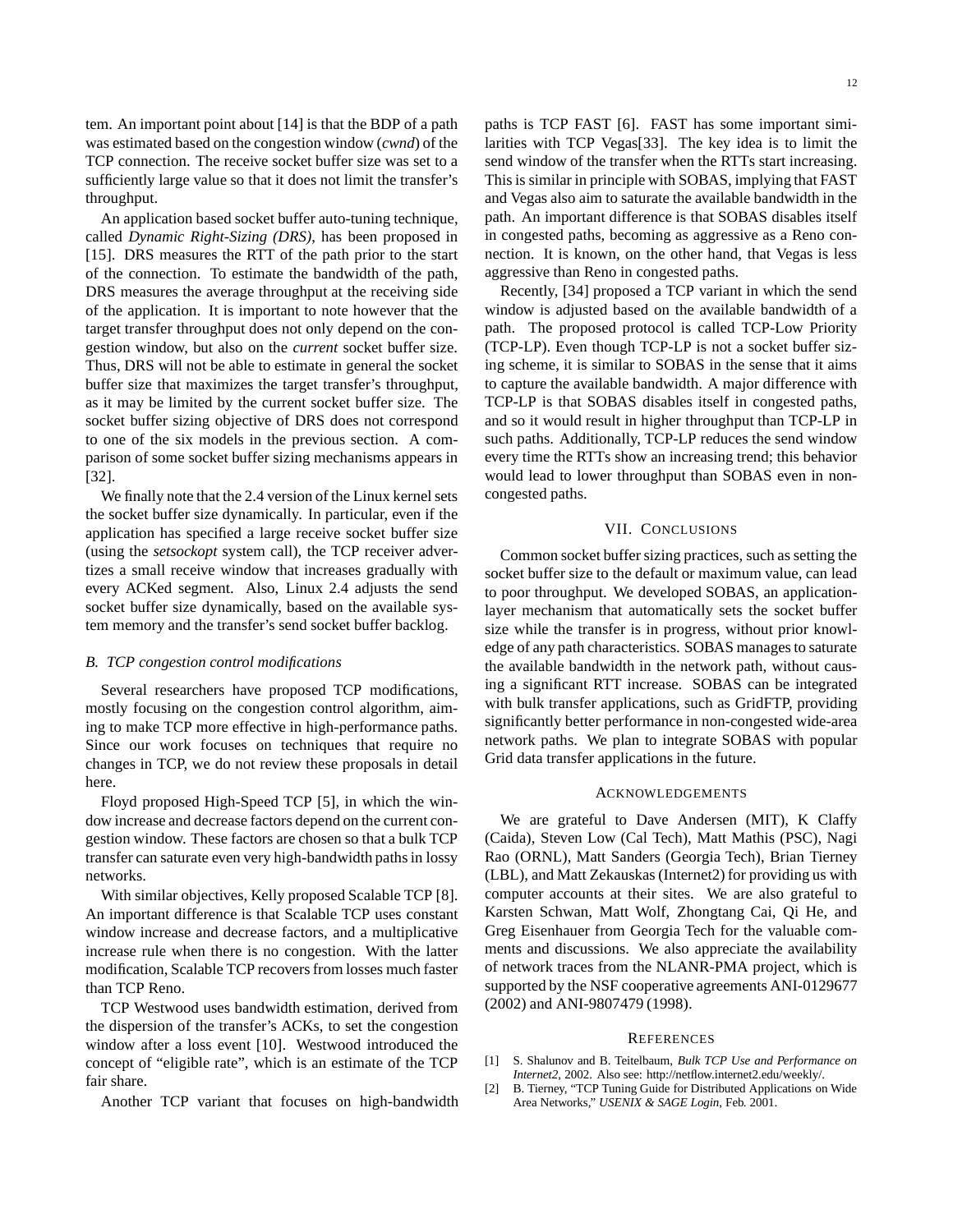- [3] T. Dunigan, M. Mathis, and B. Tierney, "A TCP Tuning Daemon," in *Proceedings of SuperComputing: High-Performance Networking and Computing*, Nov. 2002.
- [4] M. Allman and V. Paxson, "On Estimating End-to-End Network Path Properties," in *Proceedings of ACM SIGCOMM*, pp. 263–274, Sept. 1999.
- [5] S. Floyd, *HighSpeed TCP for Large Congestion Windows*, Dec. 2003. RFC 3649 (experimental).
- [6] C. Jin, D. X. Wei, and S. H. Low, "FAST TCP: Motivation, Architecture, Algorithms, Performance," in *Proceedings of IEEE INFOCOM*, Mar. 2004.
- [7] D. Katabi, M. Handley, and C. Rohrs, "Congestion Control for High Bandwidth-Delay Product Networks," in *Proceedings of ACM SIG-COMM*, Aug. 2002.
- [8] T. Kelly, "Scalable TCP: Improving Performance in Highspeed Wide Area Networks," *ACM Computer Communication Review (CCR)*, Apr. 2003.
- [9] R. Krishnan, C. Partridge, D. Rockwell, M. Allman, and J. Sterbenz, "A Swifter Start for TCP," Tech. Rep. BBN-TR-8339, BBN, Mar. 2002.
- [10] R. Wang, M. Valla, M. Y. Sanadidi, and M. Gerla, "Using Adaptive Rate Estimation to Provide Enhanced and Robust Transport over Heterogeneous Networks," in *Proceedings IEEE ICNP*, Nov. 2002.
- [11] H. Sivakumar, S. Bailey, and R. L. Grossman, "PSockets: The Case for Application-level Network Striping for Data Intensive Applications using High Speed Wide Area Networks," in *Proceedings of SuperComputing: High-Performance Networking and Computing*, Nov. 2000.
- [12] T. J. Hacker and B. D. Athey, "The End-To-End Performance Effects of Parallel TCP Sockets on a Lossy Wide-Area Network," in *Proceedings of IEEE-CS/ACM International Parallel and Distributed Processing Symposium*, 2002.
- [13] M. Mathis and R. Reddy, *Enabling High Performance Data Transfers*, Jan. 2003. Available at: http://www.psc.edu/networking/perf\_tune.html.
- [14] J. Semke, J. Madhavi, and M. Mathis, "Automatic TCP Buffer Tuning," in *Proceedings of ACM SIGCOMM*, Aug. 1998.
- [15] M. K. Gardner, W.-C. Feng, and M. Fisk, "Dynamic Right-Sizing in FTP (drsFTP): Enhancing Grid Performance in User-Space," in *Proceedings IEEE Symposium on High-Performance Distributed Computing*, July 2002.
- [16] L. L. Peterson and B. S. Davie, *Computer Networks, A Systems Approach*. Morgan Kaufmann, 2000.
- [17] W. Allcock, J. Bester, J. Bresnahan, A. Chevenak, I. Foster, C. Kesselman, S. Meder, V. Nefedova, D. Quesnel, and S. Tuecke, *gridFTP*, 2000. See http://www.globus.org/datagrid/gridftp.html.
- [18] M. Allman, V. Paxson, and W. Stevens, *TCP Congestion Control*, Apr. 1999. IETF RFC 2581.
- [19] M. Jain and C. Dovrolis, "End-to-End Available Bandwidth: Measurement Methodology, Dynamics, and Relation with TCP Throughput," in *Proceedings of ACM SIGCOMM*, pp. 295–308, Aug. 2002.
- [20] "Resilient Overlay Network (RON)." http://nms.lcs.mit.edu/ron/, June 2003.
- [21] M. Jain, R. S. Prasad, and C. Dovrolis, "The TCP Bandwidth-Delay Product Revisited: Network Buffering, Cross Traffic, and Socket Buffer Auto-Sizing," Tech. Rep. GIT-CERCS-03-02, Georgia Tech, Feb. 2003. Available at http://www.cercs.gatech.edu/tech-reports/.
- [22] J. Padhye, V.Firoiu, D.Towsley, and J. Kurose, "Modeling TCP Throughput: A Simple Model and its Empirical Validation," in *Proceedings of ACM SIGCOMM*, 1998.
- [23] Y. Zhang, N. Duffield, V. Paxson, and S. Shenker, "On the Constancy of Internet Path Properties," in *Proceedings of ACM SIGCOMM Internet Measurement Workshop*, pp. 197–211, Nov. 2001.
- [24] D. Borman, R. Braden, and V. Jacobson, *TCP Extensions for High Performance*, May 1992. IETF RFC 1323.
- [25] R. Braden, *Requirements for Internet Hosts – Communication Layers*, Oct. 1989. IETF RFC 1122.
- [26] S. Floyd, *Limited Slow-Start for TCP with Large Congestion Windows*, July 2003. Internet Draft: draft-ietf-tsvwg-slowstart-00.txt (work-in-progress).
- [27] C. Dovrolis, P. Ramanathan, and D. Moore, "What do Packet Dis-

persion Techniques Measure?," in *Proceedings of IEEE INFOCOM*, pp. 905–914, Apr. 2001.

- [28] M. Carson and D. Santay, "NIST Net A Linux-based Network Emulation Tool," *ACM Computer Communication Review*, vol. 33, pp. 111–126, July 2003.<br>NLANR MOAT. "Passive
- [29] NLANR MOAT, "Passive Measurement and Analysis." http://pma.nlanr.net/PMA/, Dec. 2003.
- [30] J. Guojun, "Network Characterization Service." http://wwwdidc.lbl.gov/pipechar/, July 2001.
- [31] J. Liu and J. Ferguson, "Automatic TCP Socket Buffer Tuning," in *Proceedings of SuperComputing: High-Performance Networking and Computing*, Nov. 2000.
- [32] E. Weigle and W.-C. Feng, "A Comparison of TCP Automatic Tuning Techniques for Distributed Computing," in *Proceedings IEEE Symposium on High-Performance Distributed Computing*, July 2002.
- [33] L. S. Brakmo and L.L.Peterson, "TCP Vegas: End to End Congestion Avoidance on a Global Internet," *IEEE Journal on Selected Areas of Communications*, vol. 13, Oct. 1995.
- [34] A. Kuzmanovic and E.W.Knightly, "TCP-LP: A Distributed Algorithm for Low Priority Data Transfer," in *Proceedings of IEEE IN-FOCOM*, 2003.

#### APPENDIX

We derive the Buffer Overflow Latency (BOL)  $D<sub>o</sub>$ , i.e., the time period from the instant a TCP connection saturates a link to the instant that the link's buffer overflows for the first time. The BOL is important because it determines the maximum time interval in which the SOBAS receiver should detect the **flat-rate** condition before losses occur.

Consider a TCP transfer with initial RTT  $T_0$  limited by a link of capacity  $C$  and buffer  $B$ . Suppose that the transfer's throughput  $R(t)$  reaches the capacity at time  $t_0$ , i.e.,  $R(t_0)=C$ . Any following increase in the transfer's window is accumulated at the buffer and it results in increased RTT. Let  $Q(t)$  be the backlog at the buffer at time  $t \geq t_0$ . The BOL is the minimum time period  $D_o$  such that  $Q(t_0 + D_o) \geq B$ .

The RTT  $T(t)$  at time t is a function of the instantaneous backlog,

$$
T(t) = T_0 + \frac{Q(t)}{C}
$$
 (5)

while the backlog  $Q(t)$  is given by

$$
Q(t) = W(t) - CT_0 = C[T(t) - T_0]
$$
 (6)

The previous equation shows that the backlog increase rate is equal to the window increase rate

$$
\frac{dQ}{dt} = \frac{dW}{dt} \tag{7}
$$

which depends on whether the transfer is in congestionavoidance (CA) or slow-start (SS).

During congestion-avoidance, the window increases by one packet per RTT (ignoring delayed-ACKs for now). Thus

$$
\frac{dW}{dt} = \frac{L}{T} = \frac{LC}{W} \tag{8}
$$

From (7), we see that the BOL can be determined as follows

$$
\int_{CT_0}^{CT_0+B} W dW = \int_0^{D_o} LC dt \tag{9}
$$